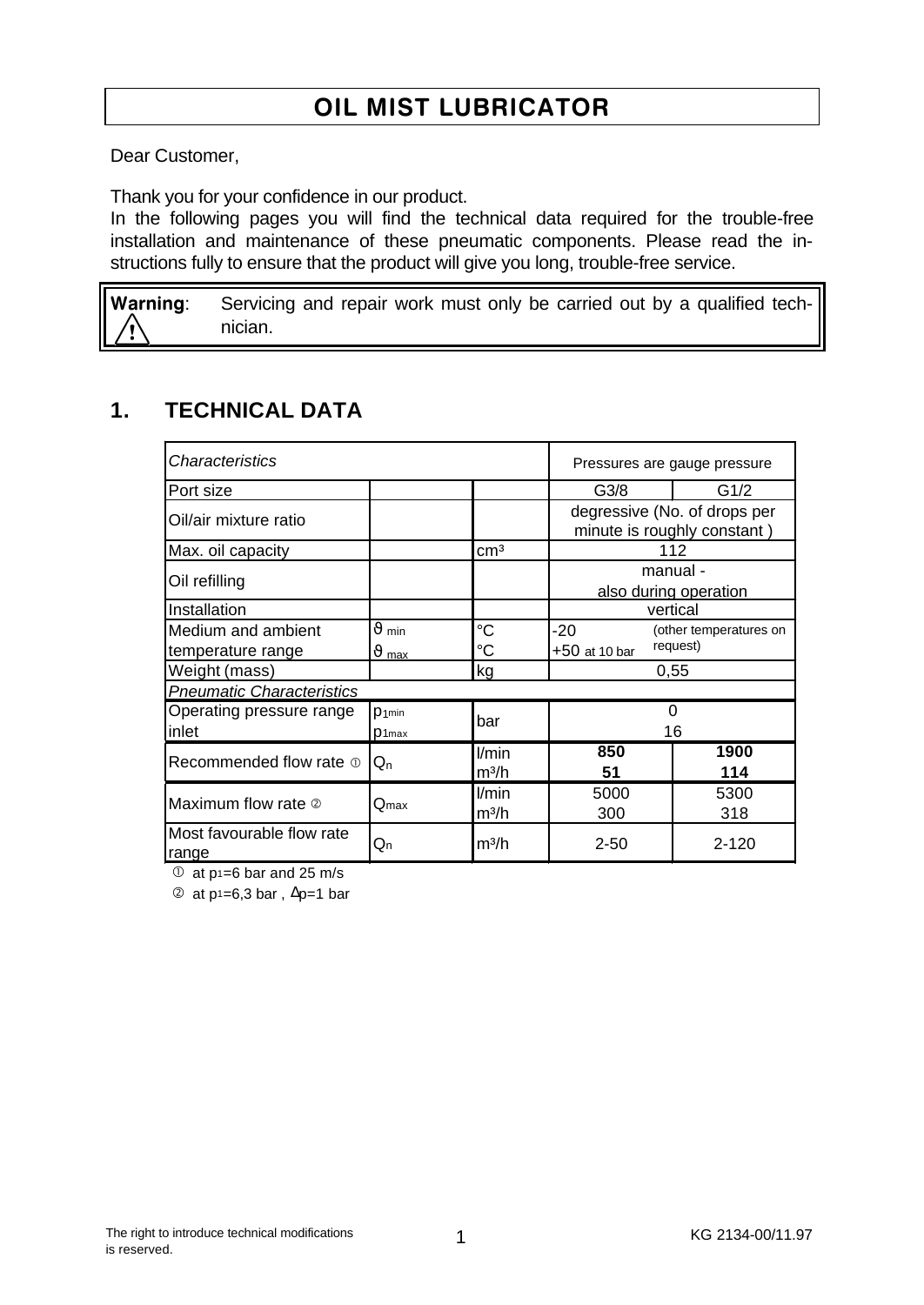## **2. INSTALLATION INSTRUCTIONS**



- 3. Fit a mounting bracket, if applicable.
- 4. Connect the air line to the lubricator (check flow direction!)
- 5. Turn on the compressed air supply.



#### **3. SETTING**

Ţ

The oil addition rate is set by turning the oil throttle screw while watching the oil droplets in the sight glass.

**Note:** Minimum addition rate is 3 drops per minute. Check whether oil is still being conveyed even by the smallest actual air flow volume.



#### **More oil:**

Turn screw to the left.



**4. MAINTENANCE**

#### 4.1. **Filling**

Refill the oil reservoir with pneumatic oil of viscosity class VG32 to ISO3448 (32mm²/s at 40°C). Never let the oil level fall below the minimum mark. Maximum oil level is ca. 5 mm below the bottom edge of the housing.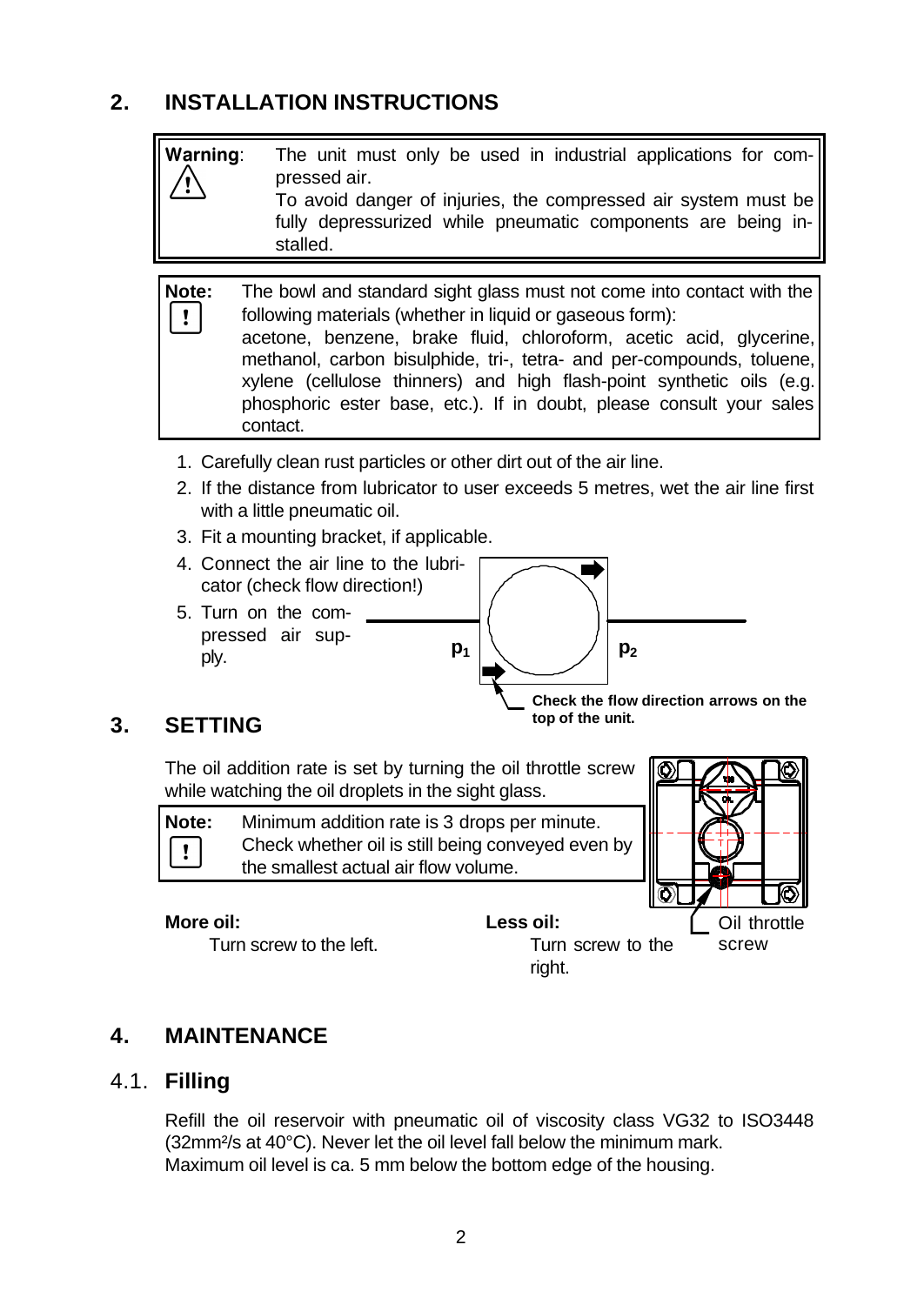### 4.2. **Cleaning the Lubricator**

The bowl and other plastic parts should only be cleaned with warm water and normal washing-up liquid.

#### 4.3. **Replacement of Parts**

For safety reasons we recommend replacement of the plastic oil reservoir and the sight glass every 5 years approximately.

#### **5. DISMANTLING AND REASSEMBLY**

| Warning:   | To avoid danger of injuries, the unit |  |                                  |  |  |  |
|------------|---------------------------------------|--|----------------------------------|--|--|--|
| $\sqrt{N}$ |                                       |  | must only be dismantled with the |  |  |  |
|            |                                       |  | pneumatic system completely de-  |  |  |  |
|            | pressurized!                          |  |                                  |  |  |  |

**Note:** If new seals are fitted during reassembly, grease these thoroughly before fitting.  $\mathbf{I}$ 

#### 5.1. **Sight Glass Removal and Refitting**

- 1. Loosen the sight glass @ carefully and unscrew it.
- 2. Remove O-ring  $\varnothing$ 12 x 2  $\varnothing$  from housing  $\varnothing$ .
- 3. Reassembly is carried out in the reverse order (tighten the sight glass carefully).

#### 5.2. **Replacing the Standard Sight Glass with a Chemically Resistant Sight Glass**

- 1. Loosen the sight glass @ carefully and unscrew it.
- 2. The O-ring  $\circled{S}$  must remain in its correct position in the housing  $\circled{S}$ .
- 3. Screw in the chemically resistant sight glass  $\mathbb D$  by hand and tighten it carefully with a screwdriver.

### 5.3. **Removing and Refitting the Oil Setting Screw**

- 1. Lever the toothed ring  $\oslash$  out of the housing  $\odot$  with a small screwdriver.
- 2. Unscrew the oil setting screw <sup>®</sup> and remove from housing.
- 3. Screw in the oil setting screw  $\circledast$  until the screw head is level with the first step of hole.
- 4. Press the toothed ring  $\oslash$  into the hole with a small screwdriver.

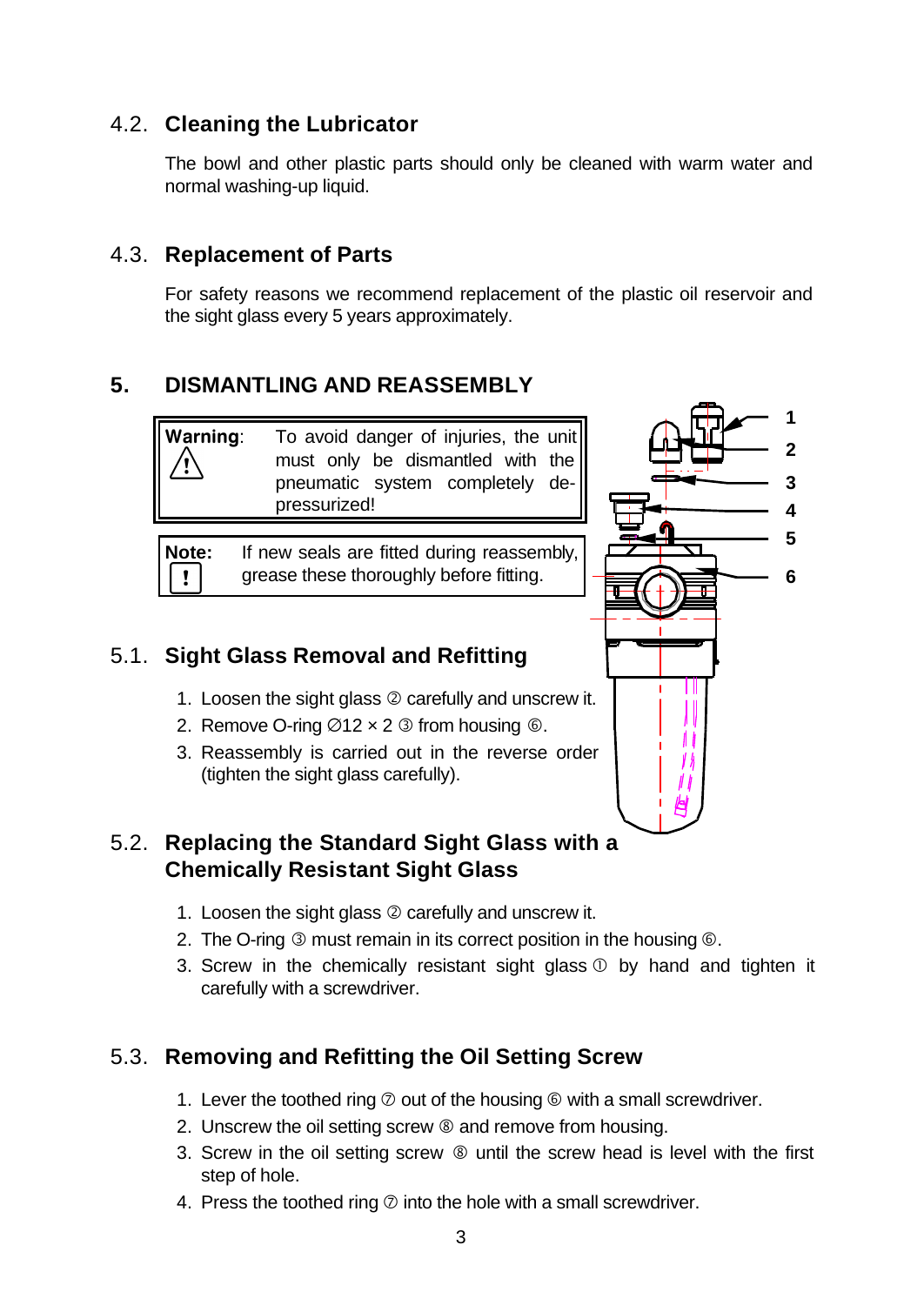#### 5.4. **Removing and Refitting the Oil Refill Screw O-Ring**

- 1. Unscrew the oil refill screw  $@.$
- 2. Roll the O-ring  $\varnothing$  8  $\times$  2  $\varnothing$  off the screw.
- 3. If fitting a new O-ring Ö, oil it and roll it carefully on to the screw.
- 4. Screw in the oil refill screw  $\Phi$  and tighten it hand-tight with a screwdriver.

### 5.5. **Internal Parts**

- 1. Remove oil reservoir  $\circledcirc$ .
- 2. Loosen the two mounting screws ë of the function insert.
- 3. Remove the function insert  $@...@$  carefully from the housing.
- 4. Remove the control cone  $\omega$ , spring  $\omega$  and pressure plate  $\circledast$  from the function insert.
- 5. Remove the O-rings  $\varnothing$  23 x 1,5  $\varnothing$  from the function insert.
- 6. Unscrew the rising pipe  $\mathcal{D}$  from the housing and take the ball  $\omega$  and O-ring  $\varnothing$  1,8  $\times$  1  $\omega$  out of the rising pipe.
- 7. Remove the O-ring  $\varnothing$  48  $\times$  2 ® from the housing  $\circledcirc$ .
- 8. The internal parts are reassembled as follows:
	- a) Insert the O-ring  $\varnothing$  1,8  $\times$  1  $\varnothing$  from above into the opening of the rising pipe.

Make sure that the O-ring lies correctly at the bottom of the hole.

- b) Lay the ball  $@$  on this O-ring.
- c) Screw the rising pipe  $\mathcal D$  into its hole.
- d) Lay the O-rings  $\varnothing$  23 x 1,5  $\varnothing$  in the recesses of the function insert.
- e) Insert the control cone  $\omega$ , spring  $\omega$  and pressure plate  $\omega$  into the function insert.
- 9. Reinstall the function insert  $\mathcal{D} \dots \mathcal{D}$  in the housing. (Note: make sure that the O-ring  $\circledcirc$  is correctly positioned!)
- 10. Lay the O-ring  $\varnothing$  48  $\times$  2 ® in the housing ©.
- 11. Reinstall the oil reservoir  $\circledast$ .

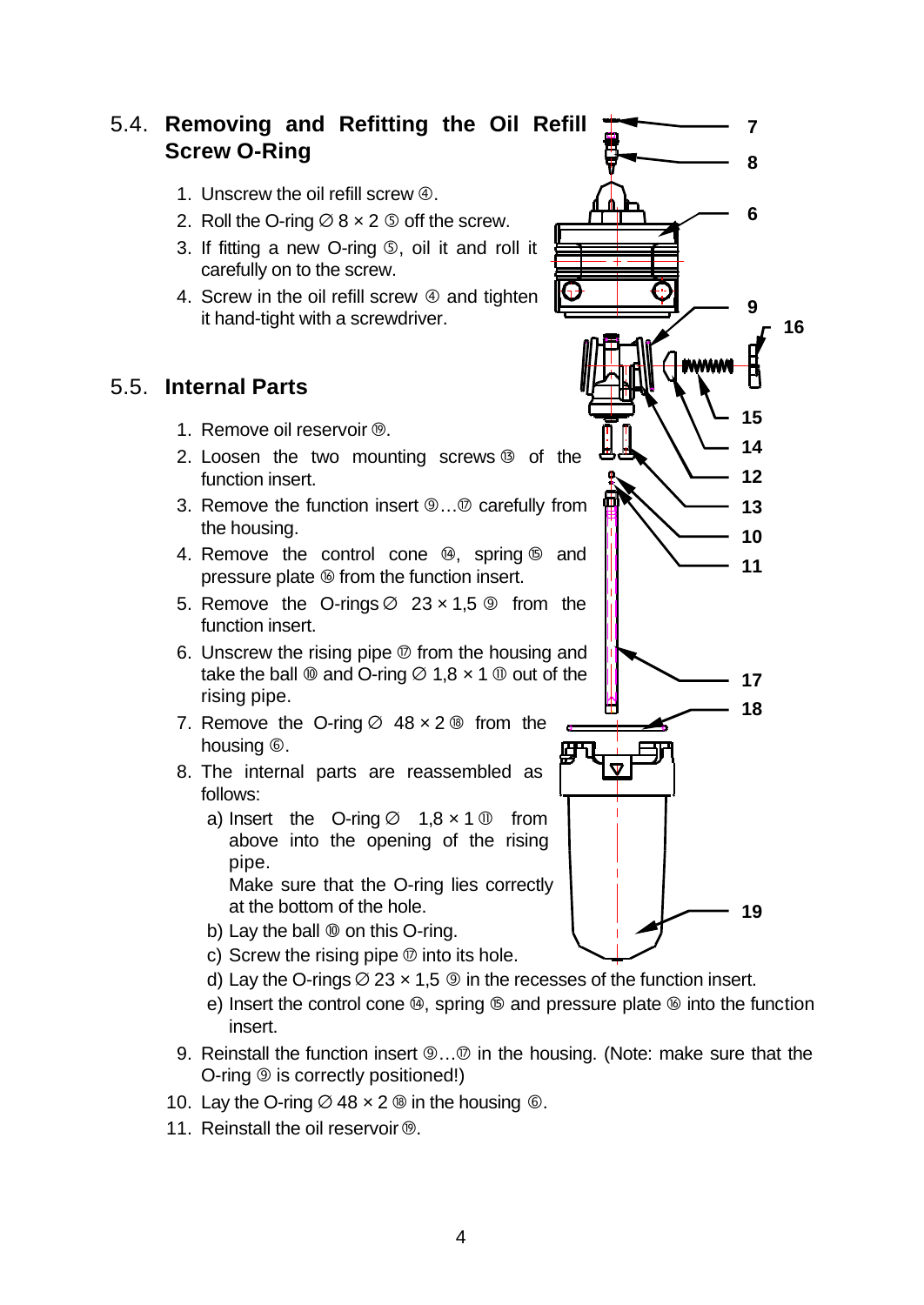## **6. FITTING THE BOWL GUARD**

The bowl guard kit consists of:

- locking ring
- bowl guard and
- bayonet ring

Fitting:

First remove the bowl, then proceed as follows:

- 1. Take the locking ring  $\odot$  out of the bayonet ring  $\odot$ (using some force if necessary).
- 2. Pull the bayonet ring  $\circled{a}$  off the bowl  $\circled{a}$ .
- 3. Fit the bayonet ring  $\Phi$  and bowl guard  $\Phi$  (from the kit) together.
- 4. Insert the bowl  $\oslash$  into the bayonet ring  $\oslash$ .
- 5. Insert the locking ring  $\odot$  into the bayonet ring  $\ddot{\Phi}$ .

**Note:** The unlocking latch (arrow) must line up with  $\pmb{\mathsf{v}}$ the recess in the bayonet ring.

### **7. DISPOSAL**

The method of disposal of packaging and discarded parts must comply with local regulations.

### **8. ASSEMBLY OF SEVERAL COMPONENTS**

Only components of the same size can be assembled into combined units.

- 1. Remove the black cover plates from the inlets and outlets of the components you wish to assemble. The coloured cover plates remain in place.
- 2. Turn the component so that the flange surface which is to be joined to the other component is on top. ᡰ╫
- 3. Lay the O-ring  $\odot$  from the coupling kit on the flange surface.
- 4. Place the hexagon nuts  $@$  in the recesses on the component.
- 5. Place the other component on the flange surface.
- 6. Place the clamping cones  $\circled{a}$  with the screws  $\circled{3}$  in the recesses on the components.
- 7. Tighten the clamping screws.